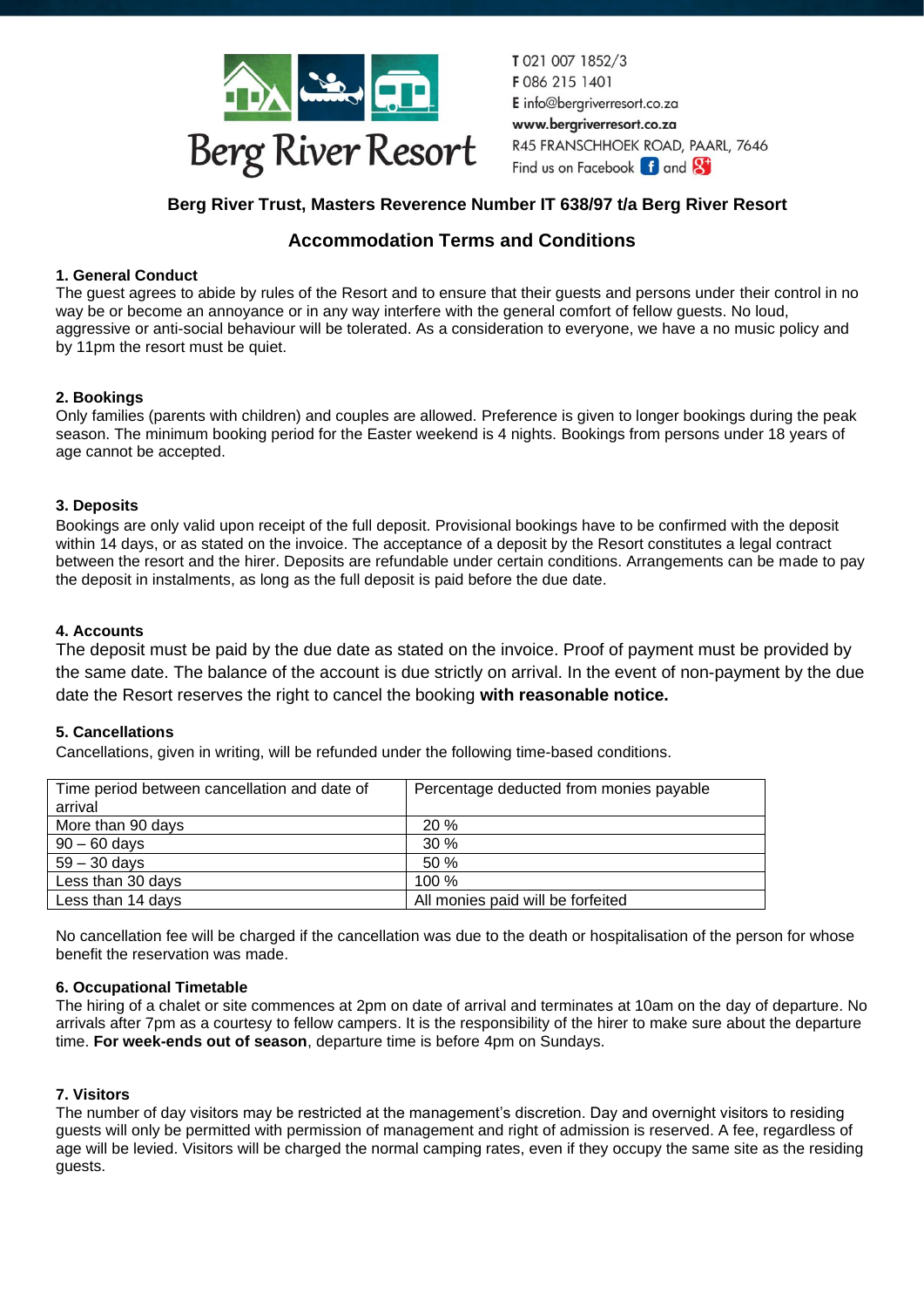

T0210071852/3 F086 215 1401 E info@bergriverresort.co.za www.bergriverresort.co.za R45 FRANSCHHOEK ROAD, PAARL, 7646 Find us on Facebook f and St

**Berg River Trust, Masters Reverence Number IT 638/97 t/a Berg River Resort**

### **8. Occupational rights**

Right of admission is reserved. Management reserves the right to refuse accommodation to any person who, in the opinion of Management, **which discretion will be used in reasonable manner,** is not suitable to take responsibility. In such cases, all hire charges paid shall be refunded in full and the contract shall be cancelled. Management also reserves the right to ask any quest to leave the resort if such a guest persists in breaking the rules of the Resort **in an unreasonable manner**. In the event of it being a serious offence no refunds will be made.

### **9. Permitted Number of persons**

The maximum number of persons specified for stands and chalets is strictly enforced.

#### **10. Rights**

Management reserves the right to relocate a booking to another unit or stand if necessary. Management reserves the right to enter any accommodation under special circumstances or in emergencies.

#### **11. Ground sheets**

Only aerated type ground sheets allowed on grassed areas.

#### **13. Pets**

As a rule pets are not permitted.

#### **14. Laundry facilities**

Automatic washing machines and a tumble drier are located adjacent to bathroom number 4, opposite the waterslide. Payment options include Zapper or pre-paid cards available from reception. Visitors to supply their own washing detergent.

#### **15. Berg River Café**

"Die Winkel" is operated by an outside agent. Business hours vary, depending on the season. The business hours are displayed at the entrance to the cafe. They serve light meals and take-away meals. Tubes are available for hire. They also cater for group functions. Contact them directly on 0711158450.

#### **16. Waterslide and mini-golf**

These facilities are operated by an outside agent. Their operating times are also seasonal. Please check with the office before assuming it is open.

#### **17. Security**

The security of our visitors is very important to us. Please report any problems to the night manager or to the office during the day. The after-hours security number is 0634374237.

#### **18. Indemnity**

The company and its management accept no responsibility for deaths, injury or illness sustained or suffered by any person, or theft, loss or damage to any property, occurring within or arising from a visit or visits to the resort, or arising from the use of any facilities, **unless the occurrence of such death, hospitality, illness or damage can be attributed to the company its personnel or agents acting in a grossly negligent or wilful manner.**